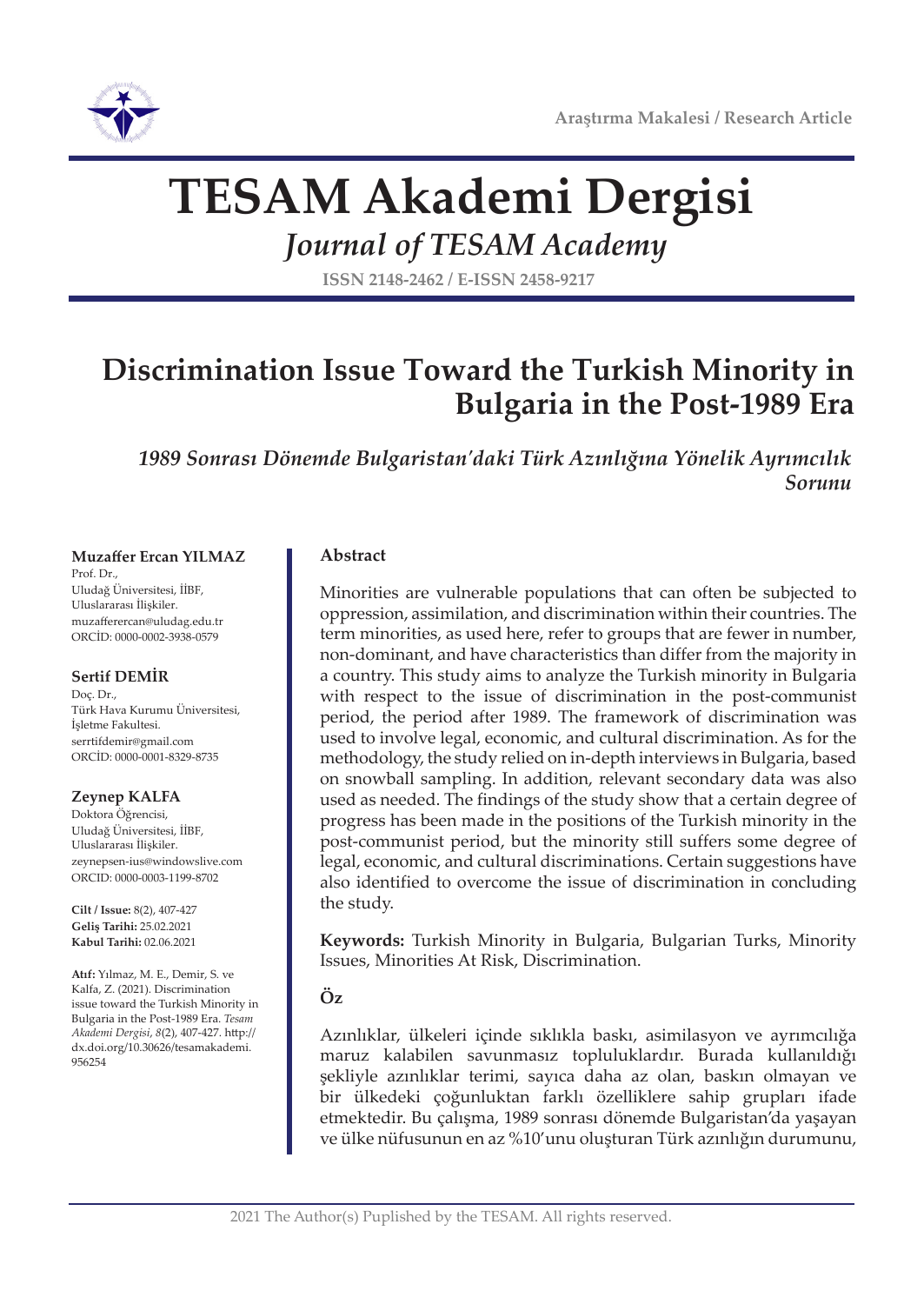ayrımcılık sorunu bağlamında irdelemeyi ve değerlendirmeyi amaçlamaktadır. Ayrımcılık sorunu, yasal, ekonomik ve kültürel olmak üzere üçlü bir çerçevede ele alınmış ve söz konusu çerçeve Bulgaristan'daki Türk azınlığın durumuna uyarlanmıştır. Metodoloji bağlamında çalışma, kartopu yöntemi temelinde azınlık temsilcileri ve diğer ilgililerle Bulgaristan'da yapılan yüz-yüze derinlemesine görüşmelere dayanmıştır. Bunun yanı sıra, konu ile alakalı yazılı ve görsel kaynaklar da ikincil veri olarak kullanılmıştır. Çalışma bulguları, komünizm dönemine göre Bulgaristan'daki Türklerin durumunda belirgin iyileşmeler olduğunu, ancak yine de, temel bir Avrupa Birliği ilkesi de olan ayrım gözetmeme (non-discrimination) ilkesinin yeterince yaşama geçirilemediğini, Türk azınlığın 1989 sonrası dönemde de değişik düzeylerde yasal, ekonomik ve kültürel ayrımcılığa maruz kaldığını göstermektedir. Söz konusu sorunlar çalışmada ayrıntılı olarak ele alınmış ve bunların aşılması noktasında bir takım önerilere de yer verilmiştir.

**Anahtar Kelimeler:** Bulgaristan'daki Türk Azınlık, Bulgaristan Türkleri, Azınlık Sorunları, Risk Altındaki Azınlıklar, Ayrımcılık.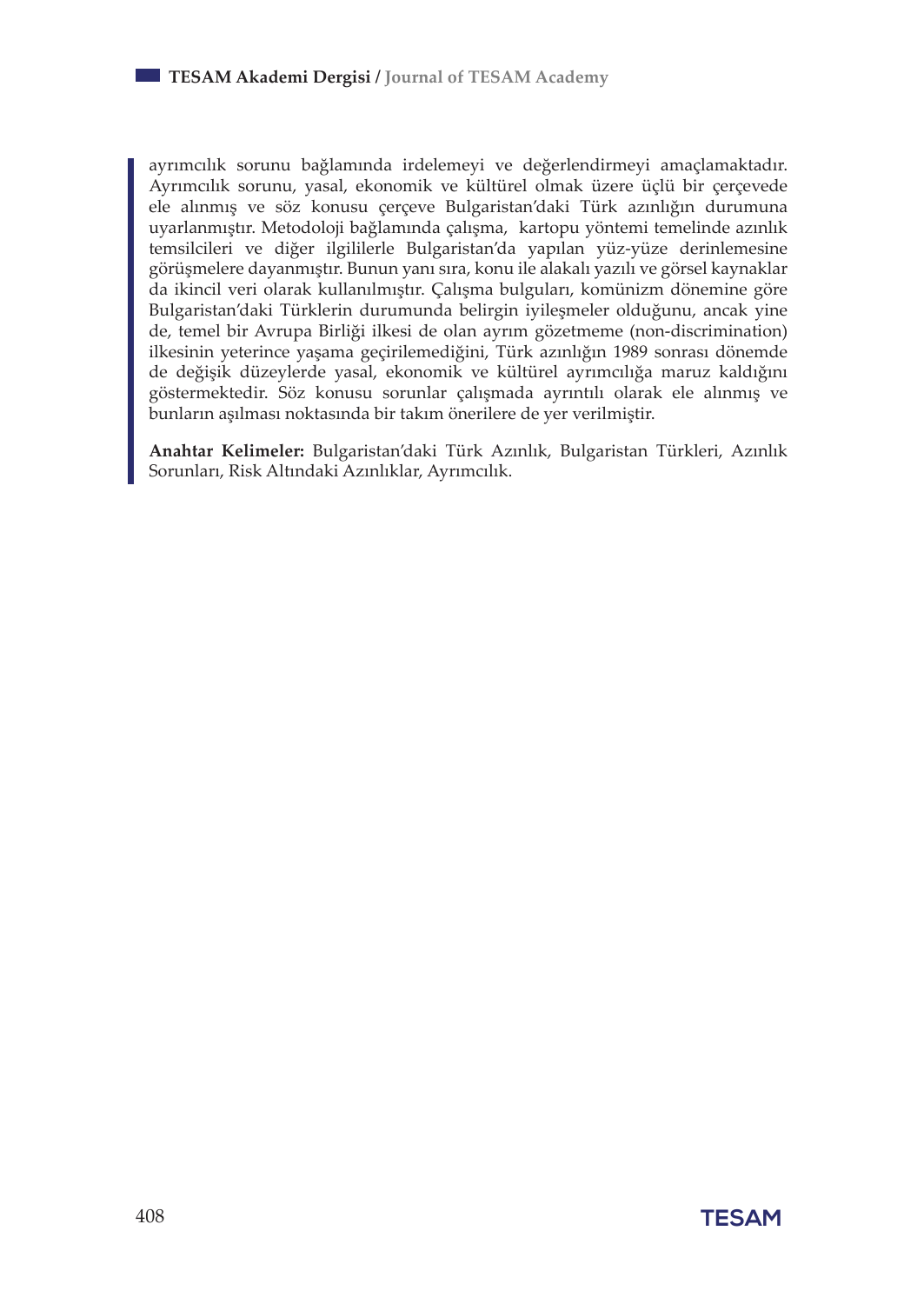#### **Introduction**

It is an undeniable fact that no country in the world has a completely homogeneous population. Expressing slightly differently, every country has at least one minority group because of natural diversity in its population and because of wars, natural disasters, invasions, and so on, causing massive migration. In any case, minorities are vulnerable populations that can often be subjected to oppression, assimilation, and discrimination within their countries. Sociologically, it refers to groups that are fewer in number, non-dominant, and have characteristics than differ from the majority in a country. It is generally accepted in the literature that minority groups should differ from the majority in terms of one or more of language, religion/sect, or ethnic origin. (Pazarcı, 2018, p. 74). The following section will further explain that term.

As minorities face discriminations, oppression and assimilation, minority rights have long been considered as part of human rights. Therefore, the prohibition of mishandle and mismanagement of minority rights have been worded in many human rights-related documents. As expressed, the "principle of non-discrimination" requires that any right set forth by legislation shall be secured without discrimination on any ground such as sex, race, colour, language, religion, political or other opinion, national or social origin, association with a national minority, property, birth or other status." (Petricusıc, 2005, pp. 1-23,5-6). Besides as expressed by a UN Report, "although principles of equality and non-discrimination are firmly rooted in binding international standards, racial discrimination and lack of adequate protection of minorities remain a widespread challenge in most regions of the world." (Guidance Note of the Seceratary, 2014, p.3). This undeniable situation causes many difficulties for minorities in their daily life. Its humanitarian sensitivity means that the minority problem is rarely off the world agenda.

Regarding Turkish Minorities in Bulgaria, it is outcome of the First and Second World Wars. The borders of Balkan countries were delineated based on power sharing after, the structure of populations was not taken into consideration. In Bulgaria, the Turkish minority comprises at least 10% its population of eight million. From the 1950s until 1989, when Bulgaria's communist administration collapsed, its Turkish minority suffered enormous pressure, such that its ethnic identity was denied, and the Communist Party attempted to assimilate it. After the regime change in late 1989, the situation partially improved, especially once

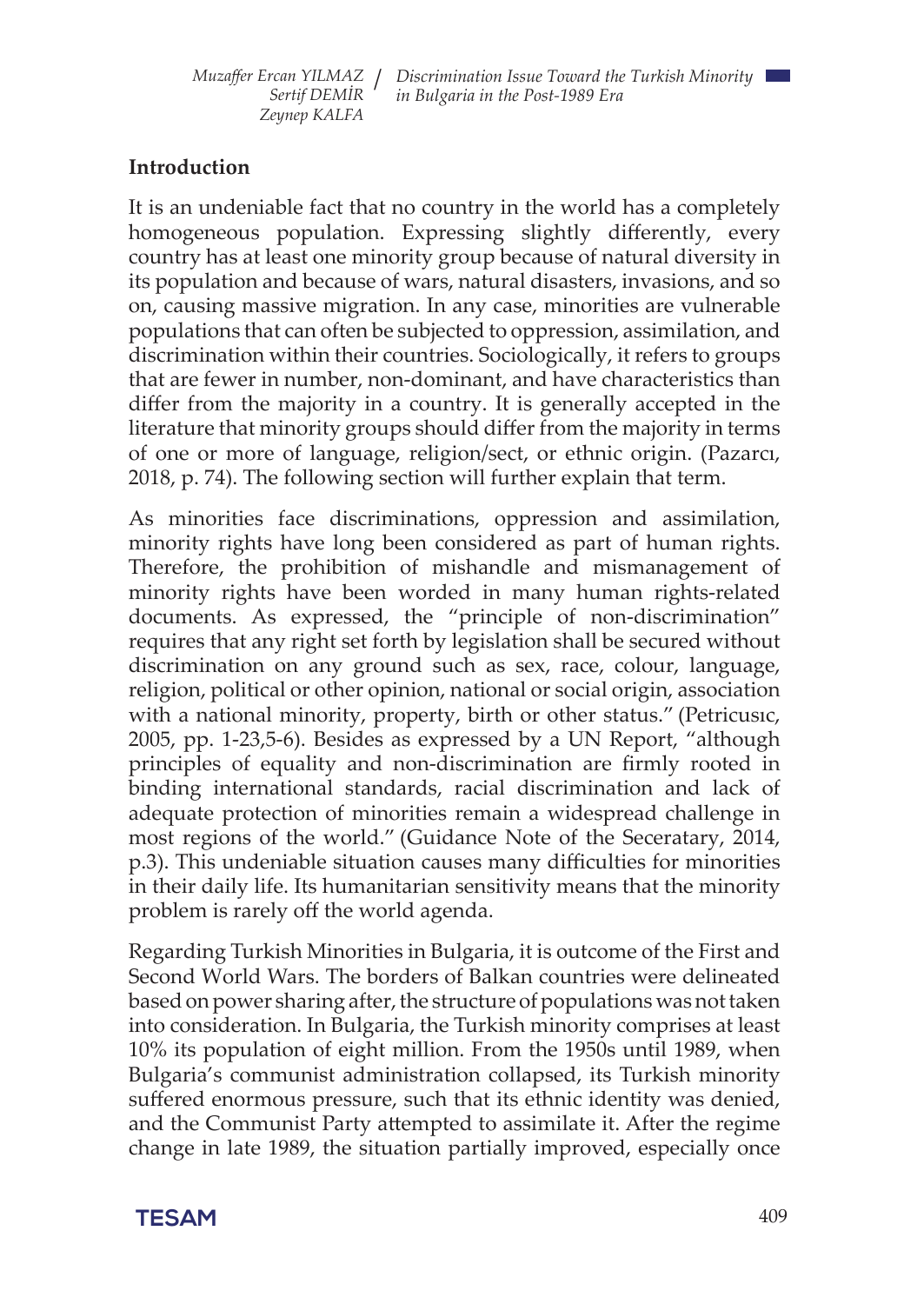Bulgaria decided to become a European Union (EU) member state. It started to take more concrete steps that in terms of human rights and minority rights within a very basic EU principle of non-discrimination. Accordingly, Bulgaria also ratified the European Convention on Human Rights on 7 September 1992. These developments cleared the way for EU membership in 2007, which was recorded as a crowning Bulgaria's democratization and transition to the rule of law.

Bulgaria's abandonment of communism and its turn towards the EU target undoubtedly brought positive developments that cannot be ignored for the Turks to exercise their minority rights. Likewise, since EU membership necessitates harmonization of Bulgarian law with EU law, it is logical to think that that there is no longer a critical minority problem in Bulgaria – as Bulgarian officials often state.

However, is this really the case? Is there no longer a Turkish minority problem in Bulgaria, which is integrated with the EU? Alternatively, is Bulgaria's Turkish minority exposed to different policies of oppression and discrimination that are not as sharp as during the communist regime, but still make themselves obvious? In other words, to what extent has the principle of non-discrimination actually realized in Bulgaria? To address these research questions, this study focused on the Turkish minority living in Bulgaria since 1989, based on some faceto-face interviews, as well as relevant secondary data.

To evaluate the post-1989 period more systematically, this article begins with a brief theoretical review of ethnic identity, minority rights, and discrimination concepts to address the status and rights of the Turks living in Bulgaria. Then a summary of the aforementioned period will attempt to be explained. Afterwards, the emphasis will be on discussing and evaluating the focus period, based on an analysis of the primary and secondary data. Many dispute resolution strategies to ease ethnic tension and to foster social peace will also be tried to come up with in concluding the study.

## **A Brief Theoretical Review of Ethnic Identity, Minority Rights and Discrimination**

Minority rights are clearly based on social identity theory, which tries to explain that people are motivated to develop and maintain social identities, including ethnic identity, that are positive but that clearly set their groups apart from other groups. (Zbarauskaite, Grigutyte and Gailience, 2015, pp. 121-130) This formulates why an ethnic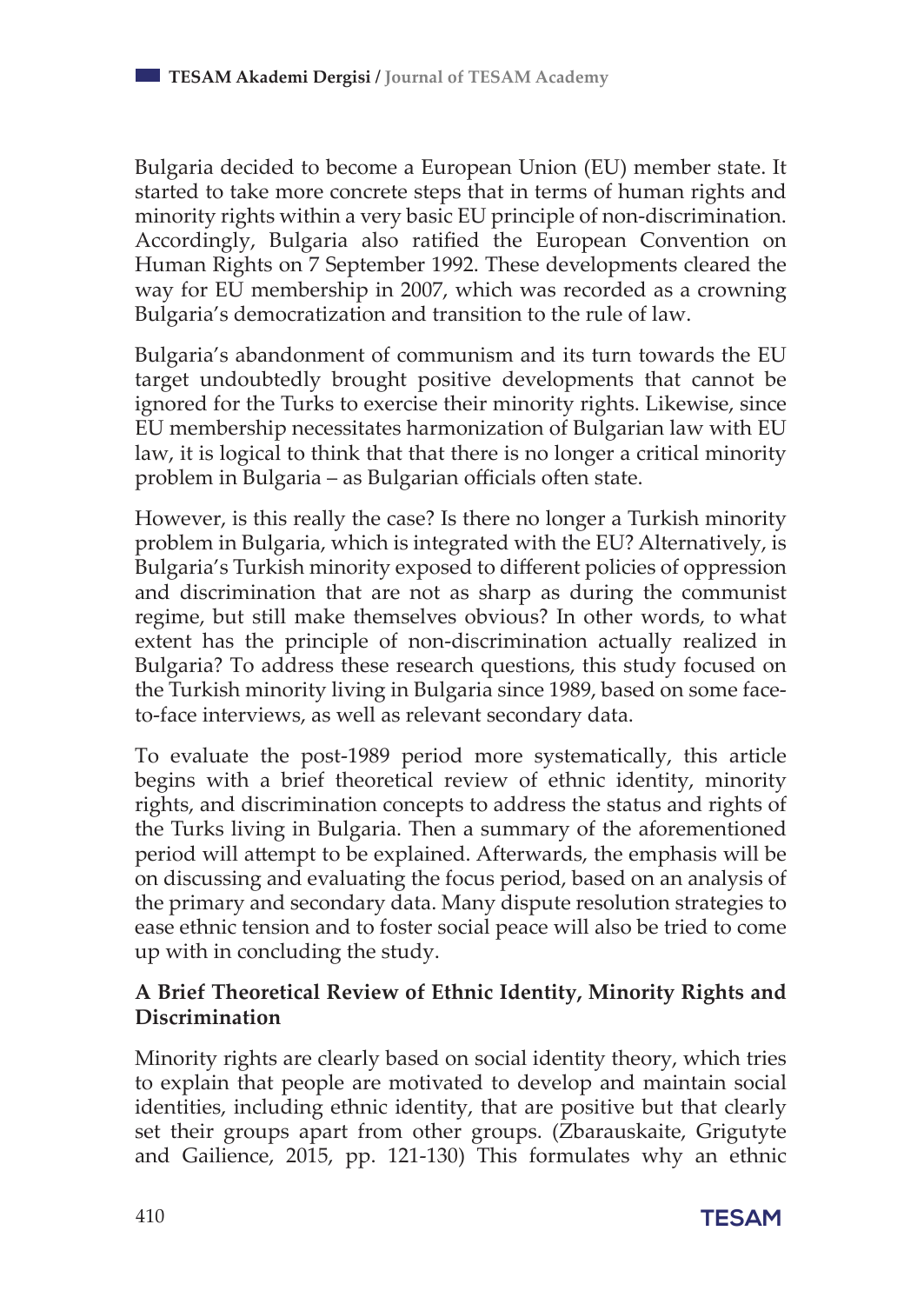group in minority position can differentiate itself from major group in a society and insisting on maintaining its original ethnic identity. Bearing in the mind that ethnic identity is not a uniform construction, as various ideas, norms, values, culture, preferences, historical, social and religious dynamics have certain role in progress at ethnic identity.

Actually, ethnic identity narrates how persons interpret and understand their ethnicity and their degree of identification with their ethnic group (Phiney, 1996, pp. 918-927) and is based on cultural traditions and values that are usually transmitted across generations (Zbarauskaite, Grigutyte and Gailience, 2015, pp. 121-130). Therefore, the progress of ethnic identity is deemed as a course of the building of identity over time, owing to a sense of belonging to an ethnic group (Phinney and Ong, 2007: as cited in Zbarauskaite, Grigutyte and Gailience, 2015).

Regarding the definition of minority term, there is no consensus on a clear definition of the term minority. As expressed sociologically, it refers to groups that are fewer in number, non-dominant, and have characteristics than differ from the majority in a country. It is generally accepted in the literature that minority groups should differ from the majority in terms of one or more of language, religion/sect, or ethnic origin (Pazarcı, 2018, p.74). Within this framework, the United Nations Special Rapporteur On Minorities, Francesco Capotorti, defines a minority as "a group of people who are few in number compared to the rest of the population of a state, differing from the rest of the population with their characteristics such as ethnic, religious or language" (United Nations Human Rights Office of Head Commissioner, 2010). Furthermore, some scholars hesitate to use the minority term as it refers to notorious international politics of 1920s and 1930s constructed by League of Nations pioneered by France and England. So community group and society terms are sometimes preferred instead of minority.

Coming to discrimination term, it can be described as the violation of the basic principle that all individuals should be treated equally in the same circumstances (Oudhof, 2007, p. 9). Besides, discrimination also contains acting in a different way toward individuals based on their membership in a social group. The term refers to behaving in a biased or demeaning manner (Kitle and Whitley, 2010: as cited in Zbarauskaite, Grigutyte and Gailience, 2015).

Regarding the evaluation of discrimination, scholars attempt to illustrate it many ways. For example, Craig summarises (Craig, 2005) the assessment of discrimination by four essential elements:

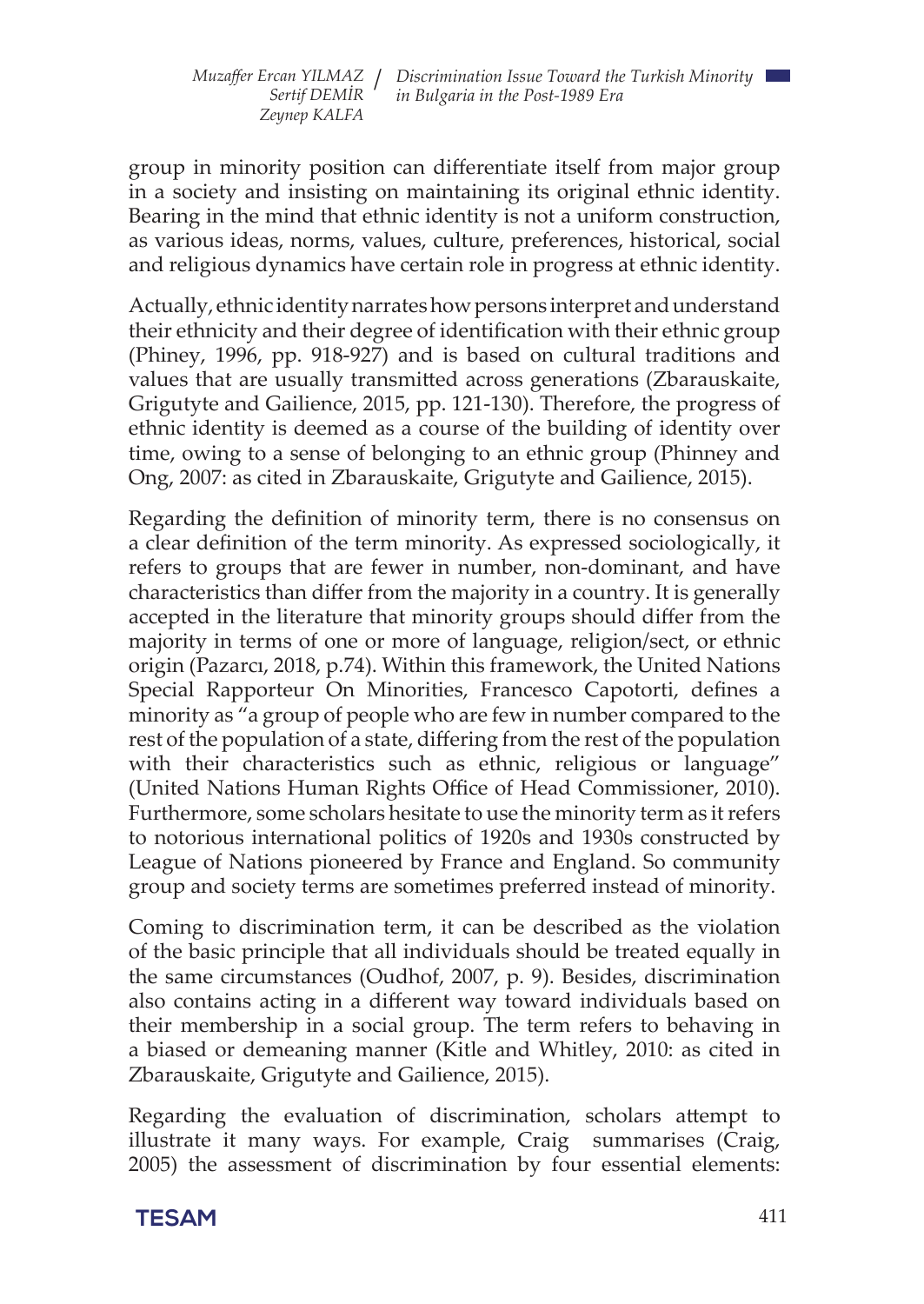1) an individual or group is in comparison, treated or affected differently than the comparator, 2) the difference is disadvantageous to the individual or group, 3) the difference in treatment or effect is causally linked to a characteristic of the individual or group protected by antidiscrimination legislation, and 4) there is no exception or justification permitting the difference in treatment or effect (as cited in Oudhof, 2007). Discrimination can be implemented in various ways: 1) directly or indirectly, depending on the criteria causing different outcomes; and 2) culpable or systemic, depending on the possibility to assign responsibility (Olli and Olsen, 2005: as cited in Oudhof, 2007).

The policy of non-discrimination embraces the rights of minorities to equality before the law and equal access to public services without impeding by any excuse. It also contains essential freedoms of expression, association and assembly, movement and freedoms for the protection and promotion of identities and cultures of minorities Those policies also include the right to information in preferred language, the right to hold religious beliefs of own choice. (Ravnbol, 2010). As understood, the non-discrimination principles contain a large variety of rights and freedoms for minorities that are virtually narrated for human being as part of human rights.

Considering human development progress, the minority issue has been a part of the debate in most post-conflicts negotiations since the  $17<sup>th</sup>$  century. However, the early emphasis was largely on the protection of the rights of religious minorities, as religious identity was more evident at that time. However, with the spread of nationalism in the 19<sup>th</sup> century, all major congresses (Vienna (1814-15), Paris (1856) and Berlin (1878) contained the rights and security of people remained in the borders of states (Sigler, 1983) because of the newly identified territorial boundaries (as cited in Petricusıc, 2005). Therefore, contemporary minority rights and their security issues evolved from the consequences of inter-states conflicts in the 19<sup>th</sup> century. Not deemphasizing previous progresses, the Treaty of Versailles, after the First World War, was the first international treaty that systematically encompassed the minority protection and rights in history since three empires were disbanded at end of the First of World War and millions of people were relocated because of that (Petricusıc, 2005). This created huge minority problems which needed to be tackled. Indeed, Bulgarian Turks became a minority population when peace treaties were signed after First World War.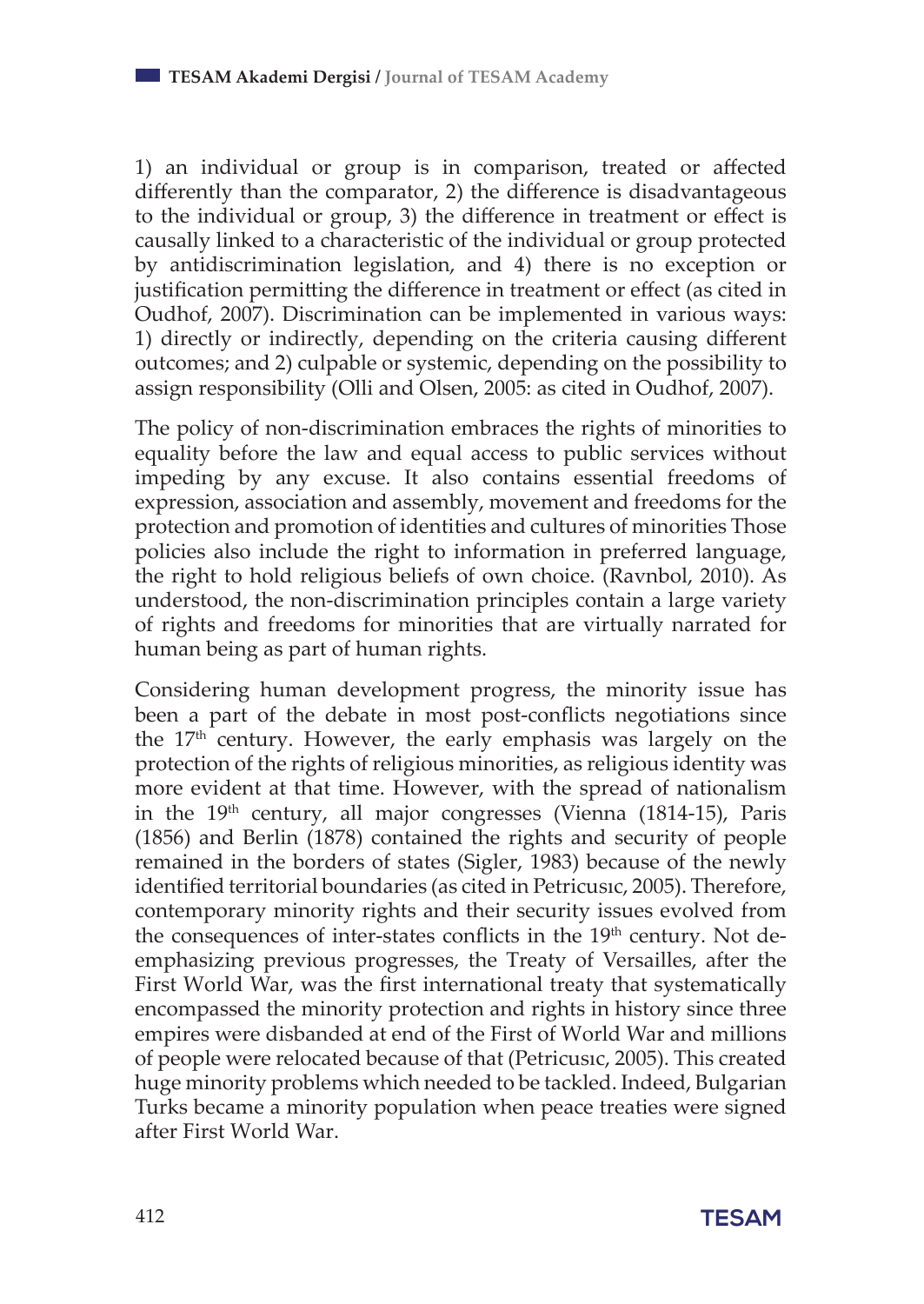The First World War demonstrated that a new world order must be established and maintained based on peace and justice in accordance with the U.S. President Wilson's "Fourteen Principles", proclaimed after the World ended. The Pact of the League of Nations agreed at the Versailles Treaty, centred on Wilson Principles, contained no provisions regarding human rights, however, it incorporated two relating systems of mandates and of minorities (Petricusıc, 2005). However, the League failed to constitute a minority system for the inter-war period as major powers, France and Britain, mismanaged and exploited the League for their national interests. They mishandled to protect the minority rights and security as well as mandate system.

Overall, until the Second World War, human rights issue was not virtually accepted in international politics; therefore, minority rights and non-discrimination policies were also not considered as universal rights like today's meaning (Petricusıc, 2005). During the Second World War, war atrocities toward human being led to the acceptance of human rights, which also encompassed the minority rights. The UN and its sub agencies further progressed the minority rights and nondiscrimination policies in many binding international documents.

In this regard, the principles of equality and non-discrimination are included in the UN Charter that highlights respect for human rights and in the fundamental freedoms for all. These principles have been further progressed in the Universal Declaration of Human Rights and in all core international human rights treaties, such as the International Convention on the Elimination of All Forms of Racial Discrimination (ICERD), as well as in regional instruments. For example, the Article 5 ICERD provides a list of specified civil and political rights, as well as economic, social, and cultural rights that the state must ensure nondiscrimination and equality for racial/ethnic groups (Ravnbol, 2010). Additionally, the articles 26 and 27 of the International Covenant on Civil and Political Rights; the ILO Discrimination (Employment and Occupation) Convention, 1958 (No. 111) and International Standards and Guidance for Implementation, OHCHR, 2010 also identify principles for non-discrimination (Guidance Note of the Secretary, 2014)

#### **The Period Before 1989: Identity Conflict and Historical Background**

Although EU data show that the Turkish minority population in Bulgaria is about 800,000-850,000, it is estimated that the real population of the Turkish minority is much higher due to the assimilation policies

**TESAM** 413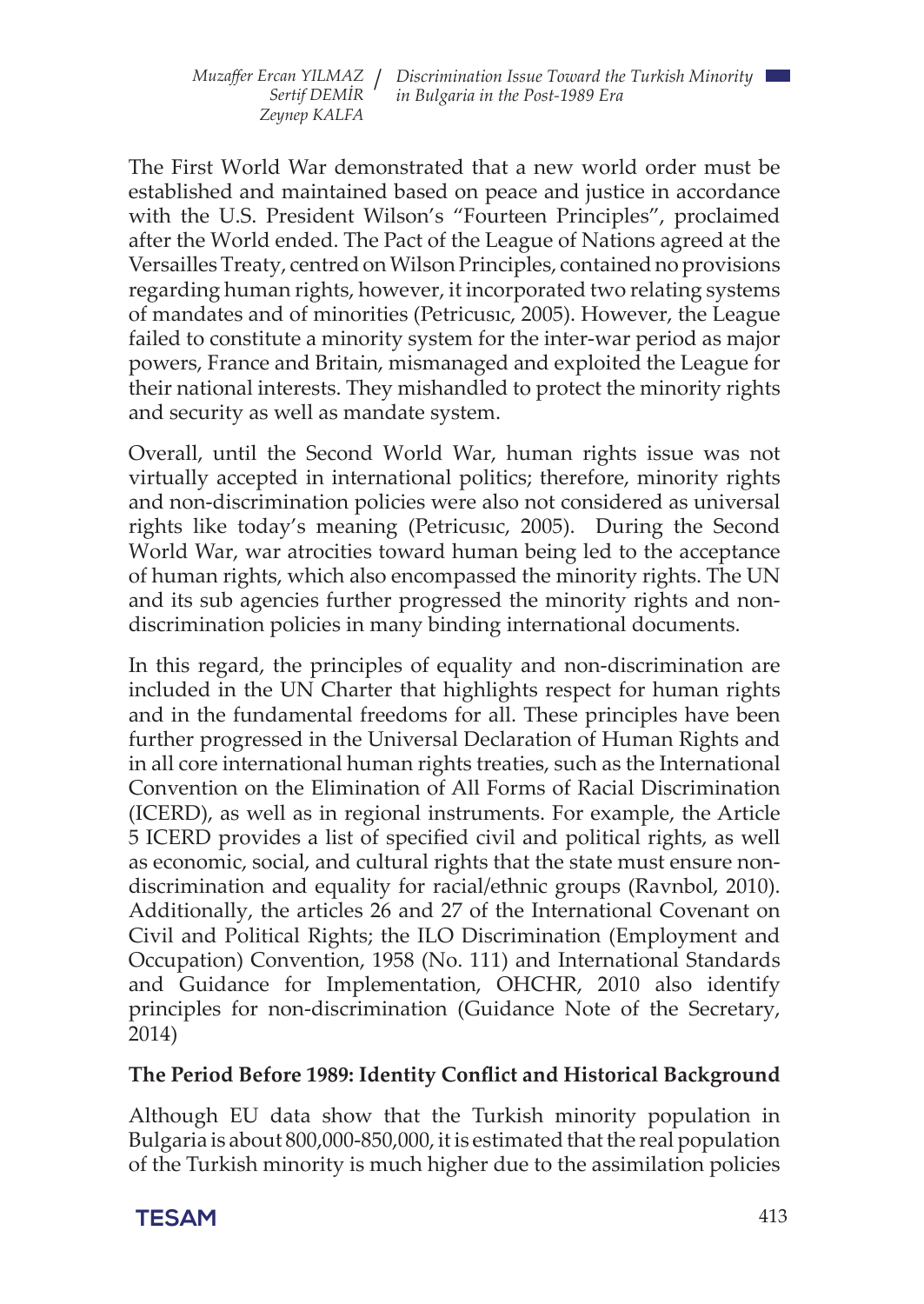pursued during communist rule. Turkish sources generally suggest 1-1.5 million (Bal-Göç, 2020).

Although these figures are disputed, the Turkish minority is clearly Bulgaria's largest minority community, corresponding to at least 10% of the population. Historically, its size has been a source of perception by the Bulgarian state. Moreover, considering that the Turkish minority were exposed to large-scale assimilation policies before the 1990s, this percentage was unquestionably much higher in the past.

Although there are different theories regarding the ethnic origin of the Bulgarians, a generally accepted thesis is that they came to the region with Atilla Huns. Despite this Turkic origin, Bulgarians had adopted Slavic culture by the sixth century following long exposure (Kafesoğlu, 1985; Karatay, 2018). Thus, Bulgarian ethnic identity has crystallized around a Slavic language and Christianity, which gave it an ethnocentric structure against other groups.

Social identities are realities that are not inherent; rather, they are socially constructed through socialization and idealization as individuals develop but becoming resistant to change once they form (Rayner, 2005). Research on human development indicates that individuals are born without consciousness or ethnic identity (Cote, 2006). Instead, ethnic identity is shaped by socialization, which is the sum of the social interactions experienced throughout childhood. Therefore, the factors affecting the formation of ethnic identity may also vary (Özçelik, 2016, pp. 143-167). While some social circles that shape the individual may prioritize lineage or blood bonds, for example, others can emphasize common language, culture, or history (Jenkins, 2004). Generally, blood ties are more common sources of identity in traditional societies whereas a common language, interests, and togetherness are more determinant in industrialized societies.

However, no matter how it is shaped, once ethnic identity is formed, it certainly becomes extremely rigid and resistant to change. Although an exchange of ethnic identity is possible theoretically, this does not happen as much as for other social identities, apart from exceptional cases.

The main reason why ethnic identity is so rigid lies in the strong psychological bond between identity and the (Öğretir, 2017, pp. 2151- 2164). This bond, which emerges out of development and socialization with close family ties, is quite difficult to change as it meets the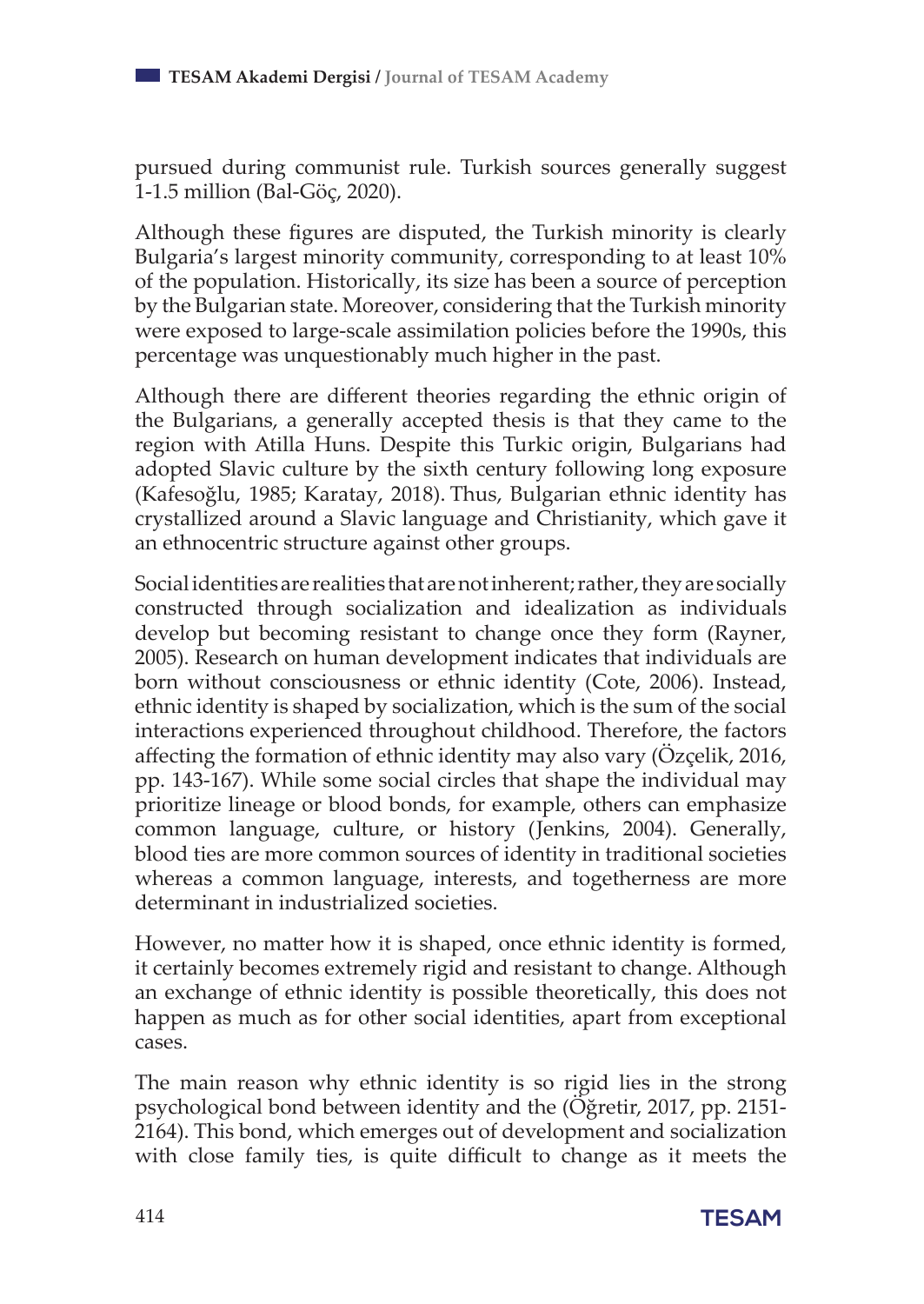individual's needs for belonging and identity, security, and sense of liking. Thus, the success of one's ethnic group is often perceived as a personal success while group failure can be painful as personal failure (Fenton, Ethnicity, 2003).

While ethnic identity is a natural and universal phenomenon, it is not a direct source of conflict. Otherwise, the world's thousands of different ethnic groups would be in constant struggle with one another only on the basis of difference. Nevertheless, any ethnic group tends to see others who do not belong more or less as a threat. While this is less felt in highly industrialized, democratic societies, it can manifest itself more clearly in developing societies. The consequence for minorities is exposure to the dominant group's pressure and assimilation policies (Özçelik, 2020, pp. 42-46).

Bulgaria's situation is not very unusual either. In the 11th and 12th centuries, an identity conflict emerged between Turks, who began to migrate to Bulgaria, and Bulgarians who identified themselves as a different social identity, despite their Turkish origin. While there was no major physical conflict, it created psychological barriers between the two communities. Turkish and Bulgarian groups preferred to live in separate villages or regions, or separate neighborhoods in large urban settlements. Language and religion, and identity and culture formed on the basis of this difference, while minimizing interaction between the two communities (Crampton, 1997).

As Bulgarian territory came under the sovereignty of the Ottoman Empire at the end of the  $14<sup>th</sup>$  century, more Turkish people were sent to Bulgaria under Ottomanization policies. This time, the community which defined itself as Bulgarian, became generally dominated by other groups despite being more populous in their regions. Consequently, Bulgarians, who remained under Ottoman rule for almost five centuries, perceived this period as a great threat to their social identities. Although they did not experience a collective historical trauma. Therefore, after Bulgaria gained its independence towards the end of the 19th century, its nation building was inevitably shaped by Ottoman and Turkish opposition (Karpat, 2004; Kut, 2005). Its Turkish population was forced to emigrate under various pressures while those who could not immigrate faced assimilation.

However, the real break happened in the bipolar international system that emerged after the Second World War when Bulgaria joined the Eastern Bloc led by the Soviet Union. More precisely, this was the result

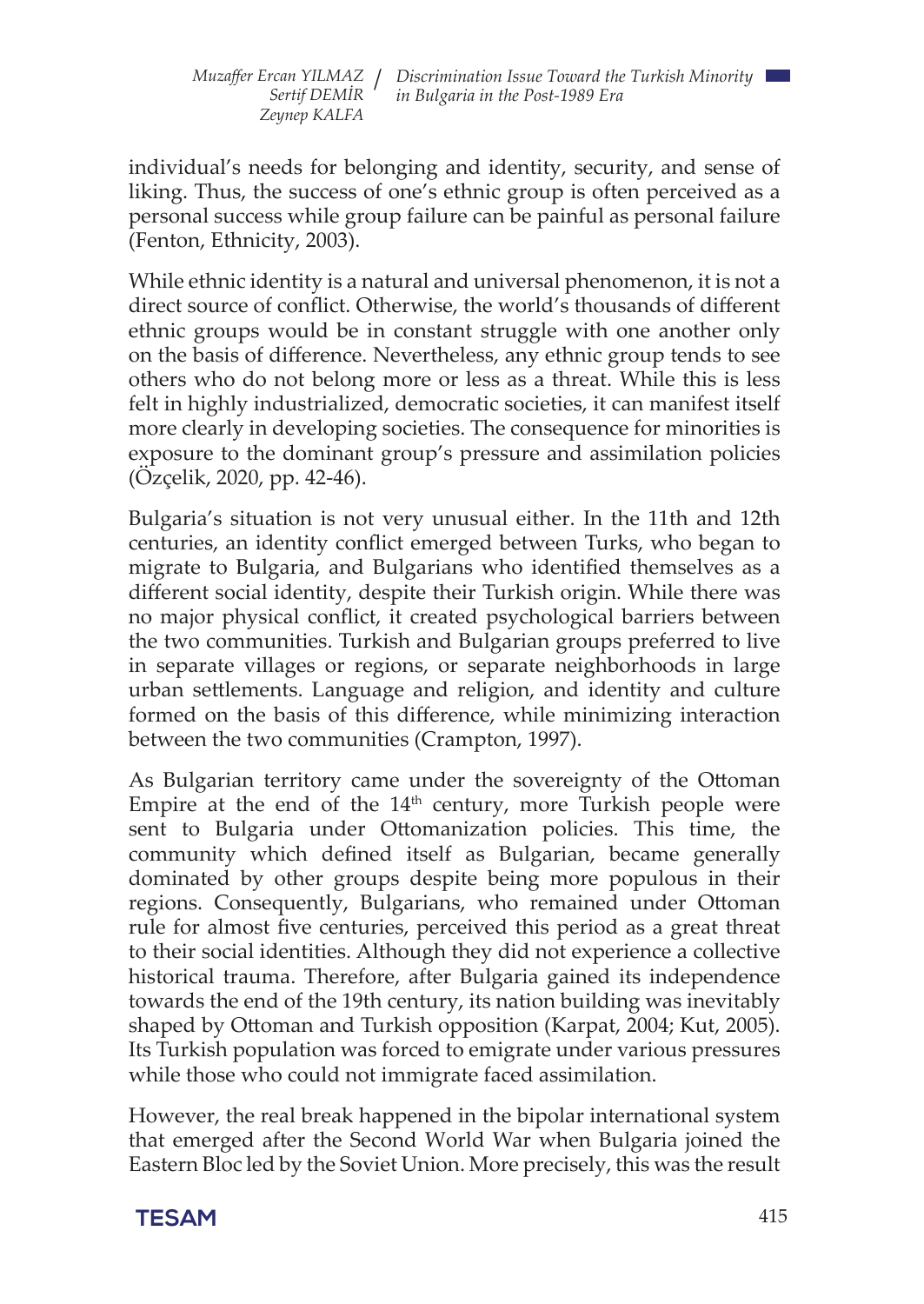of occupation by the Soviet Union army, which actually controlled most of the Balkans after the war. As part of the US-led Western Bloc, Turkey was unable to protect the Turkish minority in Bulgaria because any such steps could upset the relationship between the two blocs. Because Bulgaria realized that Turkey could not take action alone out of fear of starting a global war, it continued to violate the human rights of its Turkish minority.

After the Second World War, the Bulgarian Communist Party (BCP), which emerged from the merger of the Bulgarian Workers' Party and the Workers' Social Democratic Party, took power, with the obvious support of the Soviet Union and without any political opposition power. From the beginning, BCP tried to strengthen the regime and was careful not to create any social unrest. However, in the 1970s, following serious economic hardship and political turmoil, BCP and its leader, Tudor Jivkov, adopted a policy of creating a single nation based on absolute obedience. Pomak and Romany names were replaced by Bulgarian names, whereas the names of Bulgaria's Greeks, Armenians, and Jews were not touched because they were not perceived as threatening BCP's one-nation politics since they were few and not regarded as very different to the Bulgarian language and religion (Demirtaş Coşkun, 2001).

In the 1980s, the Bulgarian administration started to target Turks, who were regarded as the main threat, with various human rights violations, particularly by forcibly changing Turkish names, a ban on speaking Turkish, the closure of mosques, and preventing people from fulfilling religious duties, such as funerals or (Alp, 1990;Atasoy, 2011). The Bulgarian administration even argued that Turks were Bulgarians who had been forcibly Turkified during Ottoman rule (Lütem, 2000). Surprisingly, these justifications for a policy of assimilation did not find a response among Bulgarian Turks while the initiatives were considered 'understandable', especially by some anti-Turkish circles who do not know about the international context. In contrast, Turkey was very disturbed and complained about the violations at many international governmental organizations, such as the United Nations the Arab League, and the Organization of the Islamic Conference. However, Turkey mostly could not get the support it wanted (Sönmezoğlu, 2006).

One success was the closure in 1987 of Belene Camp, which was notorious for holding political prisoners, due to political pressure from Europe after Turkish escapees informed the European public about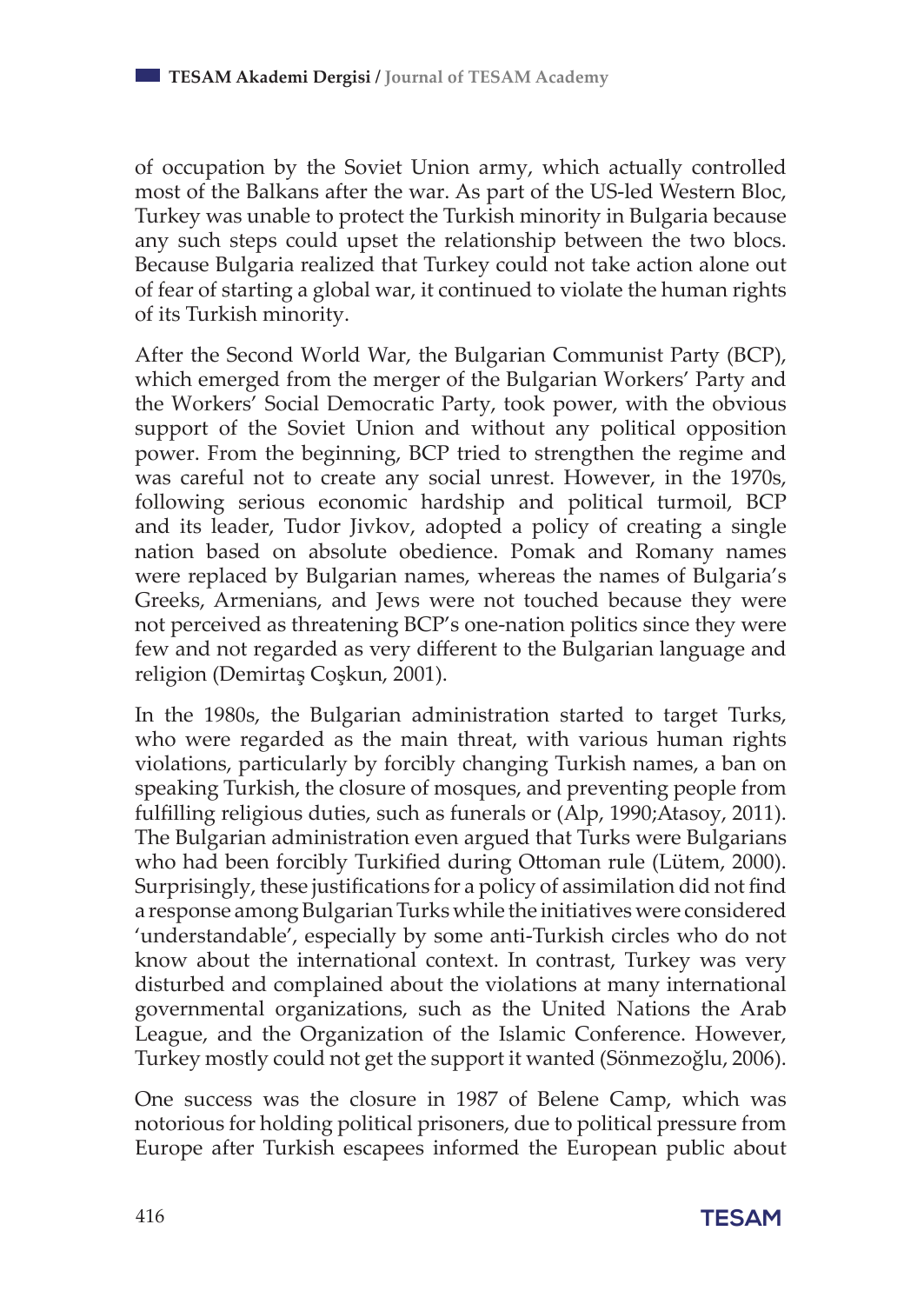what was happening there. In 1989, international pressure finally forced the Bulgarian administration to allow its Turkish minority to emigrate and Prime Minister Turgut Ozal ordered Turkey's border gates with Bulgaria to be open to them. About 350,000 emigrated to Turkey in one year, particularly during the summer of 1989 while smaller numbers scattered across various European countries.

After this first large wave of migration, the remaining Turkish community in Bulgaria was almost a headless body because most of the emigrants had been an intellectual and well-educated group (Özlem, 2019). Leadership is the key success factor at any kind of structure, organization, or business (Koçak, 2020). It took a long time for new intellectuals to emerge among Bulgaria's remaining Turks, which enabled the Bulgarian administration to take advantage with further assimilation policies. Nevertheless, despite these emigration and assimilation policies, Bulgaria's Turkish community did not disappear and was able to survive, even under the most difficult conditions. Today, it still comprises at least 10% of Bulgaria's population, concentrated in Sofia, Shumen, Kardzhali, Plovdiv, and Dobruca. In addition, there are Tatars and Gagauz minorities, who are close relatives of Turks within the Turkic identity.

## **Discrimination against Bulgaria's Turkish Minority Since 1989**

After communism collapsed in Bulgaria in 1989 and BCP, led by Todor Jivkov, lost power, improvements started in human rights and minority rights. Firstly, the suppression of fundamental rights and freedoms was abandoned, with the 1991 Bulgarian Constitution guaranteeing human rights and including mechanisms to prevent infringement. Bulgaria also became a party to many international human rights treaties, joining the Council of Europe in 1992, ratifying the European Convention on Human Rights on September 7, 1992, and signing the Framework Convention for the Protection of National Minorities on October 11, 1997. More importantly, Bulgaria demonstrated its intention to integrate with Western Europe and the EU as soon as possible by harmonizing its local legislation with EU legislation to comply with the EU acquis in line with the Copenhagen criteria. Minority rights in Bulgaria, which the EU commission issued various warnings about from 1998 to 2005, reached international standards, at least on a legal level. Indeed, the EU Commission's report on Bulgaria on September 26, 2006, before it became an EU member, appreciated the reforms. The report concluded that Bulgaria had complied sufficiently with the EU's

**TESAM** 417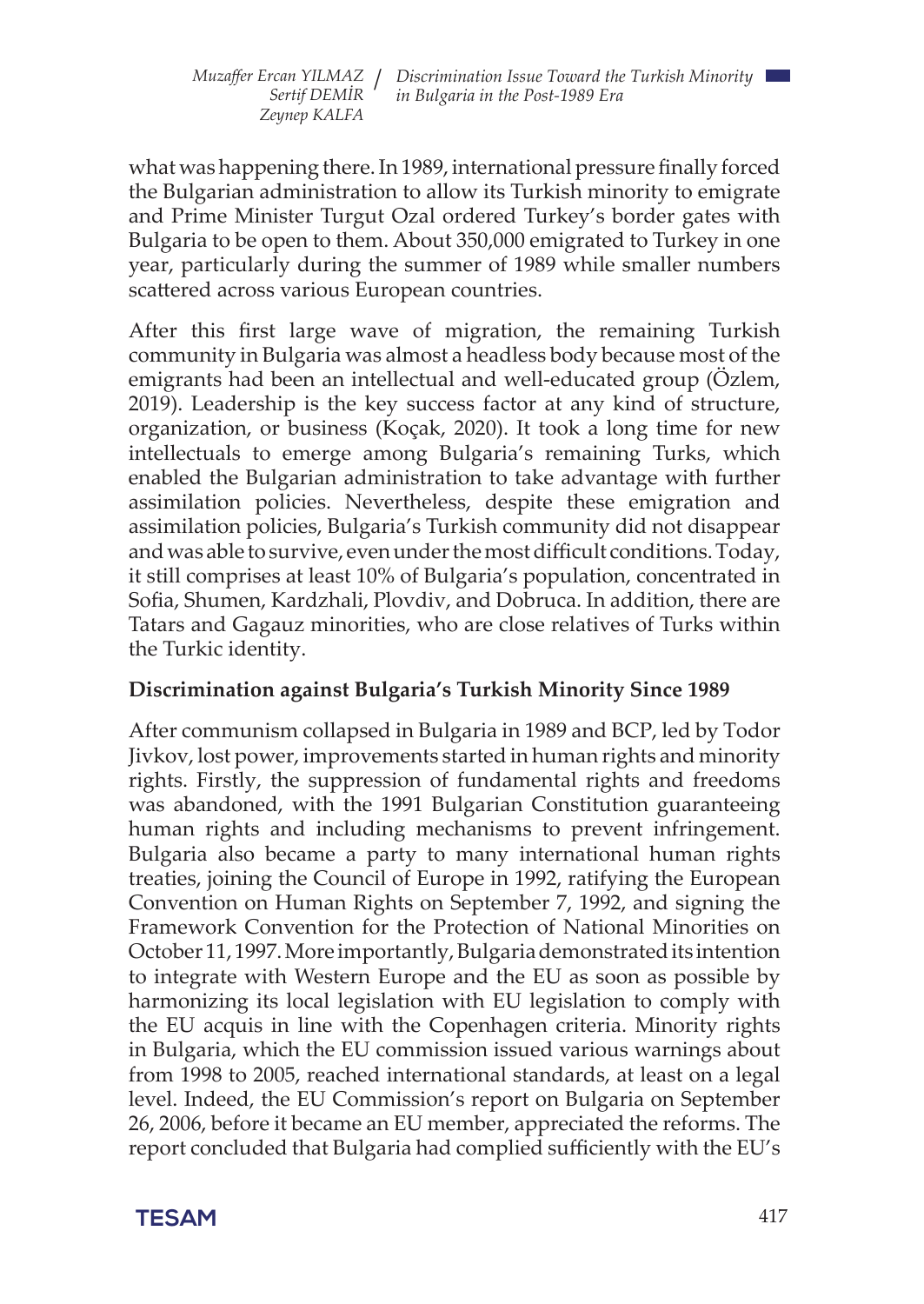political, economic, and legal Copenhagen criteria to be granted EU membership on January 1, 2007 (Semra, 2007).

Today, approximately 30 years have passed since the transition to multi-party democratic political life in Bulgaria and thirteen years have passed since it gained EU membership. In general, the Turkish minority's situation in Bulgaria has undeniably improved significantly compared to the communist period. For example, the Turks' Rights and Freedoms Movement has gained a place in Bulgarian political life, non-native speakers of Bulgarian now have the right to education in their own language, Turkish broadcasting is allowed, and a partial liberalization of religious activities has begun. On the other hand, faceto-face meetings with Turkish minority leaders and other interested parties living in Bulgaria reveal that the Turkish minority still faces various structural or practical problems. These problems are mainly related to discrimination and can be summarized under three main headings: legal, economic, and cultural discrimination.

#### *Legal Discrimination*

The most obvious form of discrimination is legal, referring to the lack of equal rights and opportunities for minority groups in front of the law or within the political system. This can be manifested as restrictions in public services, on the right to vote and being elected, and not receiving equal citizen status in general in the public sphere (Yılmaz, Ethnic Conflicts in the Post Cold War Era, 2007).

Although Bulgaria's 1991 constitution and subsequent legislation prohibits any legal discrimination and grants equal rights to all Bulgarian citizens before the law, the implementation is different. First, no regulation recognizing Turks as a minority. Although the administration justifies this by providing equal rights to everyone, it does not grant sufficient minority rights. Furthermore, it inevitably exposes the Turkish minority to the decisions and actions of the Bulgarian majority.

The minor reference is made in Paragraph 2 of Article 36 of the Constitution of Bulgaria about Bulgarian citizens whose mother tongue is not Bulgarian. However, this does not help the Turkish minority because it does not mention anything about minority group rights, when the essence of minority rights is to give them to minority groups and apply them consistently. This is not the case in Bulgaria as seen in the difficulties Turks experience in gaining parliamentary representation.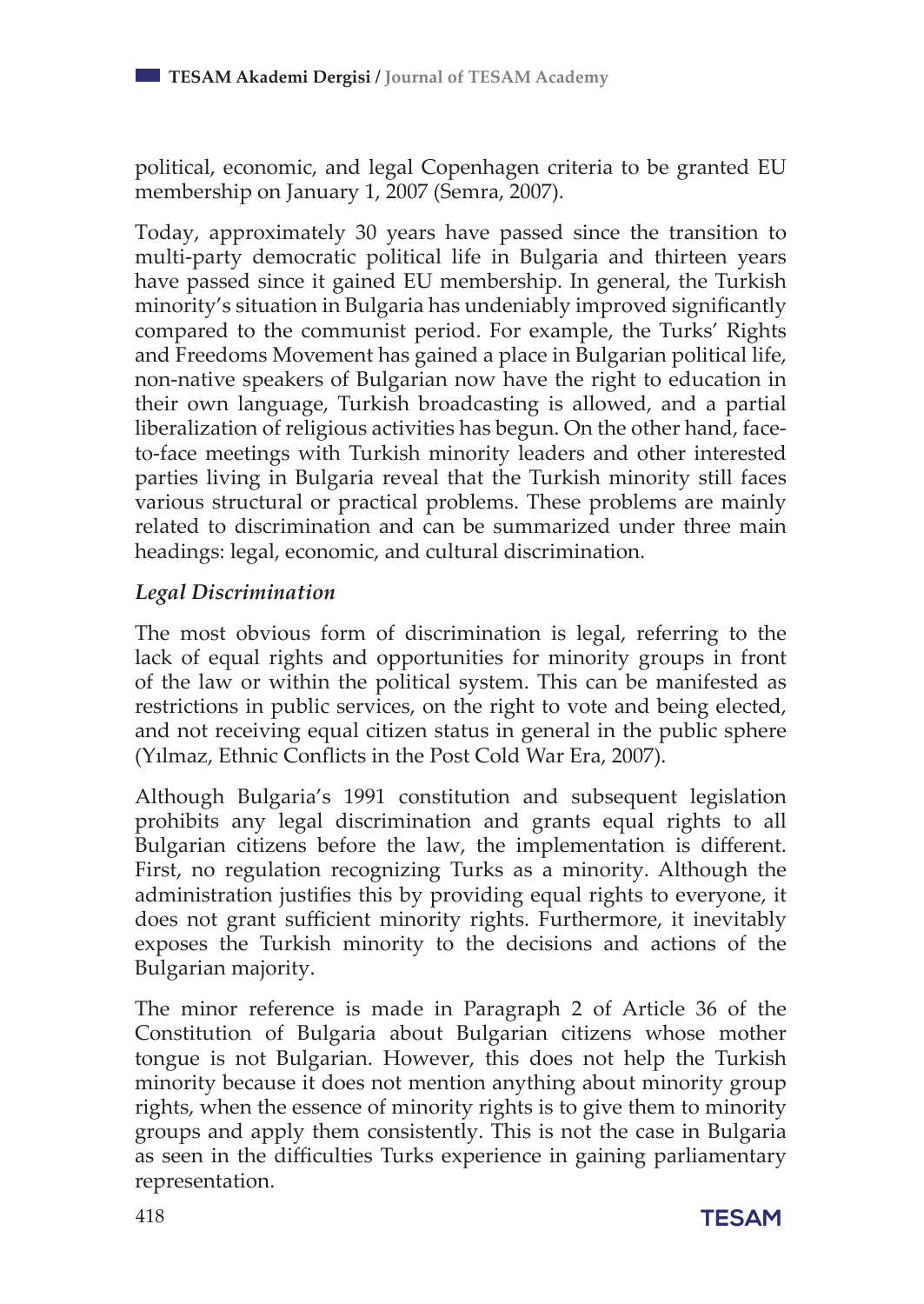The second main problem is that Turks face serious practical difficulties in gaining equality before the law. Bulgarians are preferred for recruitment to public services while Turks especially are blocked under various pretexts from jobs in critical public services, such as security, intelligence, the judiciary, and military service. This status of Turkish Minority in Bulgaria entirely bears a resemblance of the situation expressed in the UN report, which is about the discrimination of minorities in the world. The report states that in most cases minorities are in a non-dominant position, some minorities are systematically marginalized and excluded from decision-making and receive little or no support to improve their situation (Guidance Note of the Secretary, 2014). So, Turkish Minorities have been marginalized and excluded from decision making. They have receives little support to ameliorate their life.

The principle of equality before the law and non-discrimination in recruitment to public services only applies to non-critical, low-level public service posts. The Bulgarian authorities respond to international criticism and pressure by denying that there is any discrimination in law. As evidence, they point to examples like the governor of Razgrad, Günay Hüsmen, who was appointed despite being from the Turkish minority. However, discrimination occurs, not due to the law itself, but because it is not properly applied according to its intention. Symbolic appointments like Hüsmen's cannot obscure the everyday, practical discrimination faced by Bulgaria's Turkish minority. This situation also against EU legislation system regarding the discrimination polices.

#### *Economic Discrimination*

Economic discrimination can be achieved by allowing minority groups a smaller share of the national income, forcing them to work in laborintensive jobs, denying them the conditions needed for their economic progress, and turning their regional resources to national resources dominated by central groups (Fenton and Bradley, Ethnicity and Economy: Race and Class Revisited, 2002).

In Bulgaria, unemployment in areas with dense Turkish minority populations is disproportionately high due to a lack of investment. For example, before Bulgaria gained EU membership, unemployment for Turks and Pomaks was 35-38% but up to 55% among those living in the rural areas of Eastern and Western Rhodopes (Özlem, 2019). Although this improved somewhat after Bulgaria became a full EU member, unemployment among the Turkish minority is still very high, although

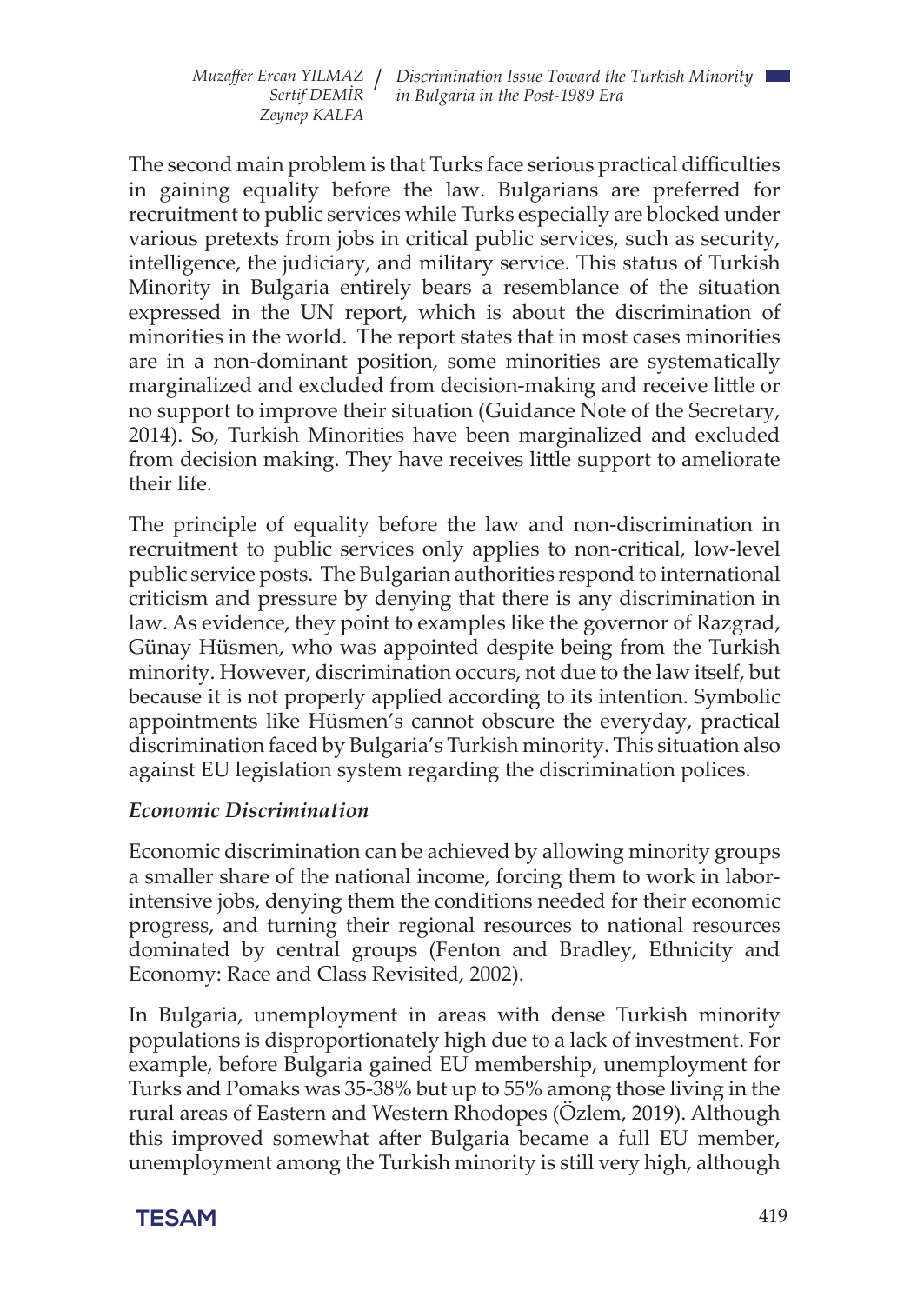net figures are not available. A significant proportion of Turkish Bulgarians earn their living in mountainous areas, mainly through tobacco production, agriculture, and small-scale animal husbandry. Widespread poverty is immediately apparent in rural areas where Turks live intensely. Some young people migrate to cities to break the poverty spiral but still find themselves working in low-wage, laborintensive jobs, which ultimately prevents them from escaping poverty. Since Bulgaria joined the EU, better qualified Turkish workers have migrated to more developed Western European countries. Although this has raised income levels somewhat, it also created a problem of a lack of qualified workers within the community. A person in Bulgaria, for example, mentioned that he had to wait months for a simple roof repair. Meanwhile, the authorities use EU funds sent to improve Bulgaria's economy for the places highly populated by ethnic Bulgarians, thereby denying the Turkish population its equitable share of these improvements (Özlem, 2019, pp. 323-324).

## *Cultural Discrimination*

Finally, there is cultural discrimination, which can be expressed by excluding a minority group's culture or providing insufficient living space for minority culture (Yılmaz, 2007, p.14). While the exclusion of the minority culture is more implicit, the lack of a living space for the culture in question may manifest itself more clearly.

Both versions of cultural discrimination exist for the Turkish minority in Bulgaria. The persons we talked in Bulgaria claimed that Turkish culture was either implicitly or explicitly humiliated by Bulgarians and considered backward for not complying with the requirements of modern life. Inevitably, therefore, many Turks are excluded from popular social activities while prejudice about the Turkish minority is common.

The second kind of cultural discrimination, namely insufficient living space for local Turkish culture, creates a difficult situation for Bulgarian Turks. The most serious problem is education in Turkish. While Turks in Bulgaria earlier gained the right to study Turkish, the proportion of courses taught in Turkish was reduced to one third in the 1951-1952 academic year while Turkish and Bulgarian schools were combined. In 1959, Turkish minority schools were completely closed while Turkish was reduced to one hour per week as an elective course. By 1974, Turkish education was completely terminated (Özlem, 2019, p. 313).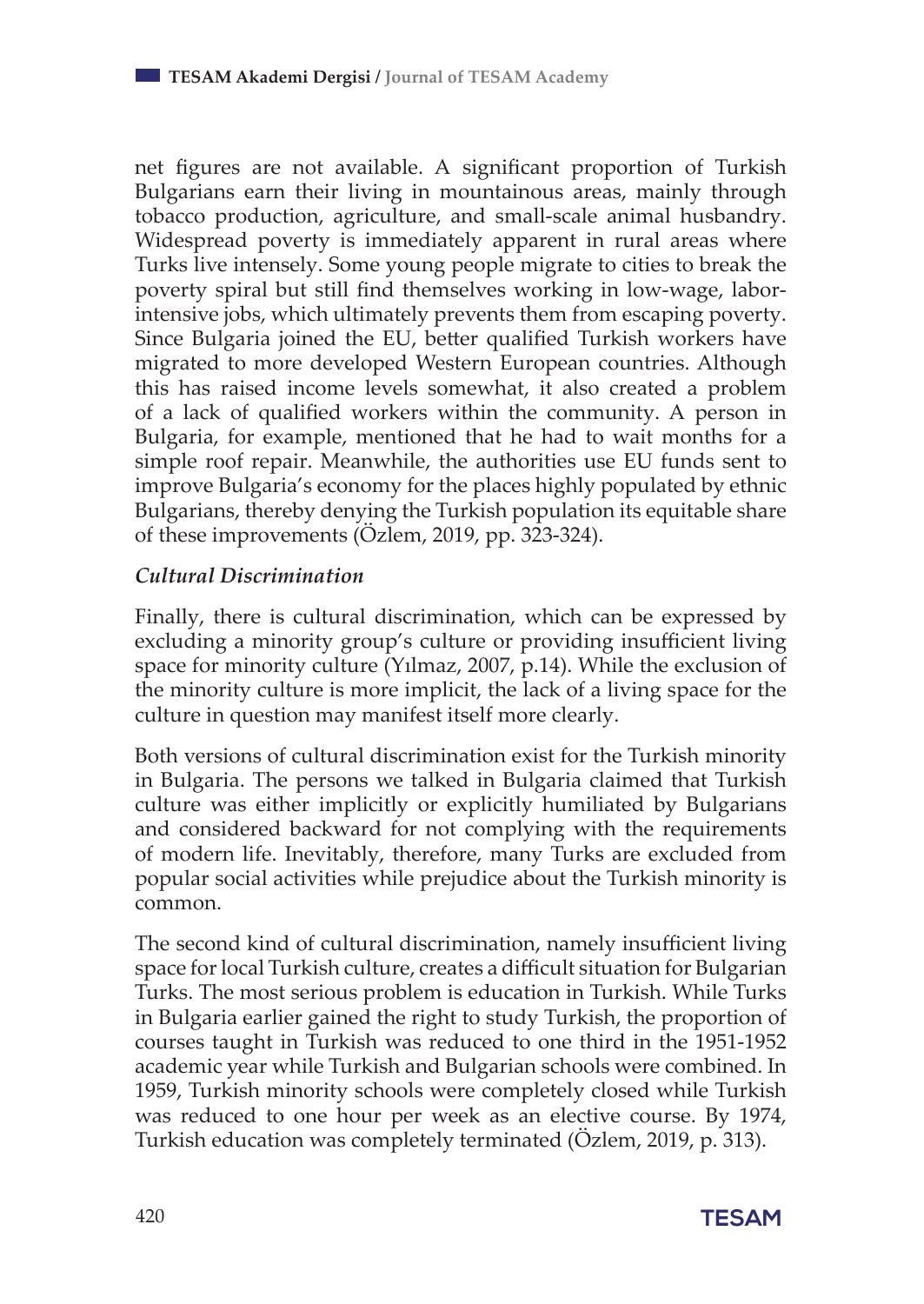Since the collapse of the Jivkov administration, mother-tongue education has improved somewhat. For example, in 1991, four hours per week of Turkish was allowed in regions with dense Turkish populations. Then, the 1991 National Education Law included Turkish in the elective curriculum. However, demand was suppressed because the four hours of Turkish lessons per week were only offered on weekends or outside normal school hours. In addition, students taking Turkish lessons were not allowed choose a second foreign language lesson. That is, Turkish was presented as a foreign language for Bulgaria's Turkish minority (Özlem, 2019, p. 314).

The Paragraph 5 of Article 53 of Bulgaria's 1991 Constitution stipulates that natural and legal persons have the right to open private schools under the conditions set by the law. However, while some private schools have opened with financial support from the government, no Turkish minority schools have opened in this way. Although Bulgarian officials claim that this is because Turkish minority youth are not sufficiently interested in Turkish, this does not convince the Turkish minority. Rather, Bulgarian Turks think that the Sofia administration consciously minimizes their rights to learning their mother tongue, and therefore they face cultural discrimination on this point.

Another aspect of cultural discrimination is Turkish-language publications and the media. Although the communist era legal ban on Turkish-language broadcasting has been lifted, there is a serious gap in its implementation. Thus, while even small minority groups in Bulgaria publish national newspapers, there are currently no Turkish equivalents. Yet, the Bulgarian Turks have quite a rich media history. For example, between 1878 and 1939, there were 132 newspapers and 18 magazines (Özlem, 2019, p. 319).

In the post-Jivkov period, on the situation for periodicals has partially improved. For example, the Movement for Rights and Freedoms started to publish a mixed Turkish/Bulgarian publication called Rights and Freedom. However, Bulgarian gradually predominated until the publication was terminated. Turkish Bulgarians launched two other publications, Işık and Güven, but they did not survive for long due to economic reasons.

Currently, there are several Turkish-language periodicals, such as Kırcaali Haber newspaper, Alev, Mosaic, and Muslims magazines (the latter is the official publication of the Chief Mufti's Office of Bulgarian Muslims). However, they are far from meeting the needs of the Turkish

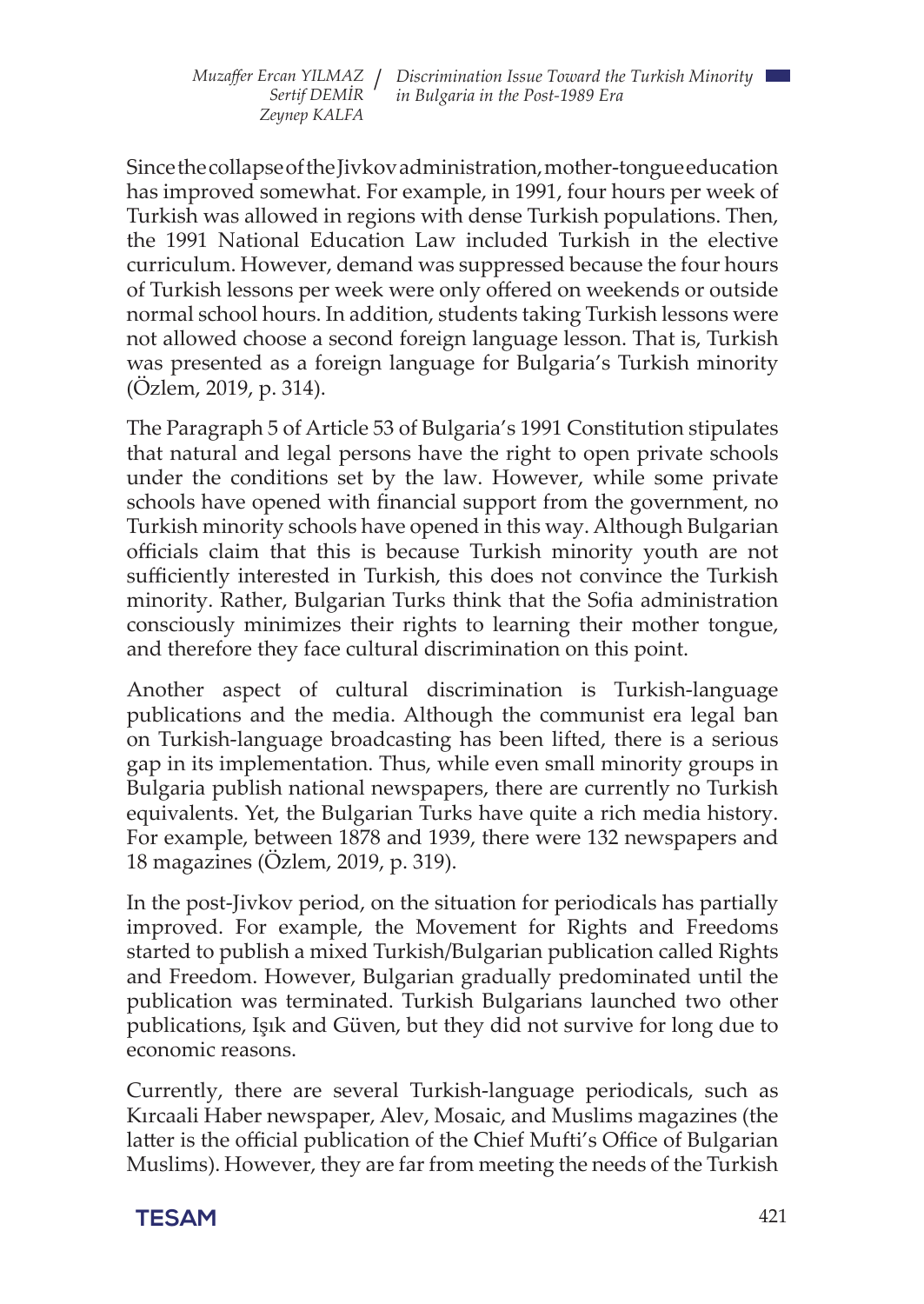population and have a small circulation compared to the minority's population.

Regarding broadcasting, Bulgaria has no Turkish-language television channels. In 2000, during its EU application process, Bulgaria started broadcasting in Turkish on the state television channel BNT1 every weekday between 16.00-16.10. However, ultra-nationalist circles could not tolerate this, and it was stopped in 2009 after a nationwide campaign.

## **Conclusion**

The situation of Bulgaria's Turkish minority, analyzed here within the framework of tripartite discrimination, is an ongoing example of an at-risk minority group. Undoubtedly, after the communist regime collapsed, the rights of this minority improved while the efforts of the Bulgarian government are worthy of appreciation, whether or not they were motivated by gaining EU membership. However, there is still significant discrimination against Bulgarian Turks at different levels.

As a full EU member, Bulgaria, sees no major minority rights problems. Officials claim that Bulgaria has harmonized its domestic law with EU law in line with the Copenhagen criteria, particularly regarding legal discrimination. However, the real problem exists in practice. The persons we talked in Bulgaria argued that the most prominent problem was not being accepted in critical public posts, such as police officers, and judges. Turkish minority citizens are not clearly preferred for these occupations and Bulgarian officials make excuses for this. Therefore, it seems that main problem is not legal but how laws are applied. While some individuals inevitably make mistakes or act maliciously, the state itself must act fairly as this is its main source of legitimacy. Unfortunately, there is strong evidence of systematic legal discrimination. If the Bulgarian state wishes to become a respected member of the family of civilized, democratic nations, then it has to take measures quickly to tackle ethnic discrimination in public employment.

As for economic discrimination, the poverty of the Turkish minority is caused by structural problems that prevent them from integrating with the system. Ethnic identity is, of course, also a value. However, research shows that communities with low welfare are more likely to turn to themselves as they face the risk of exclusion by the majority, which inevitably brings with it the problem of ethnocentrism,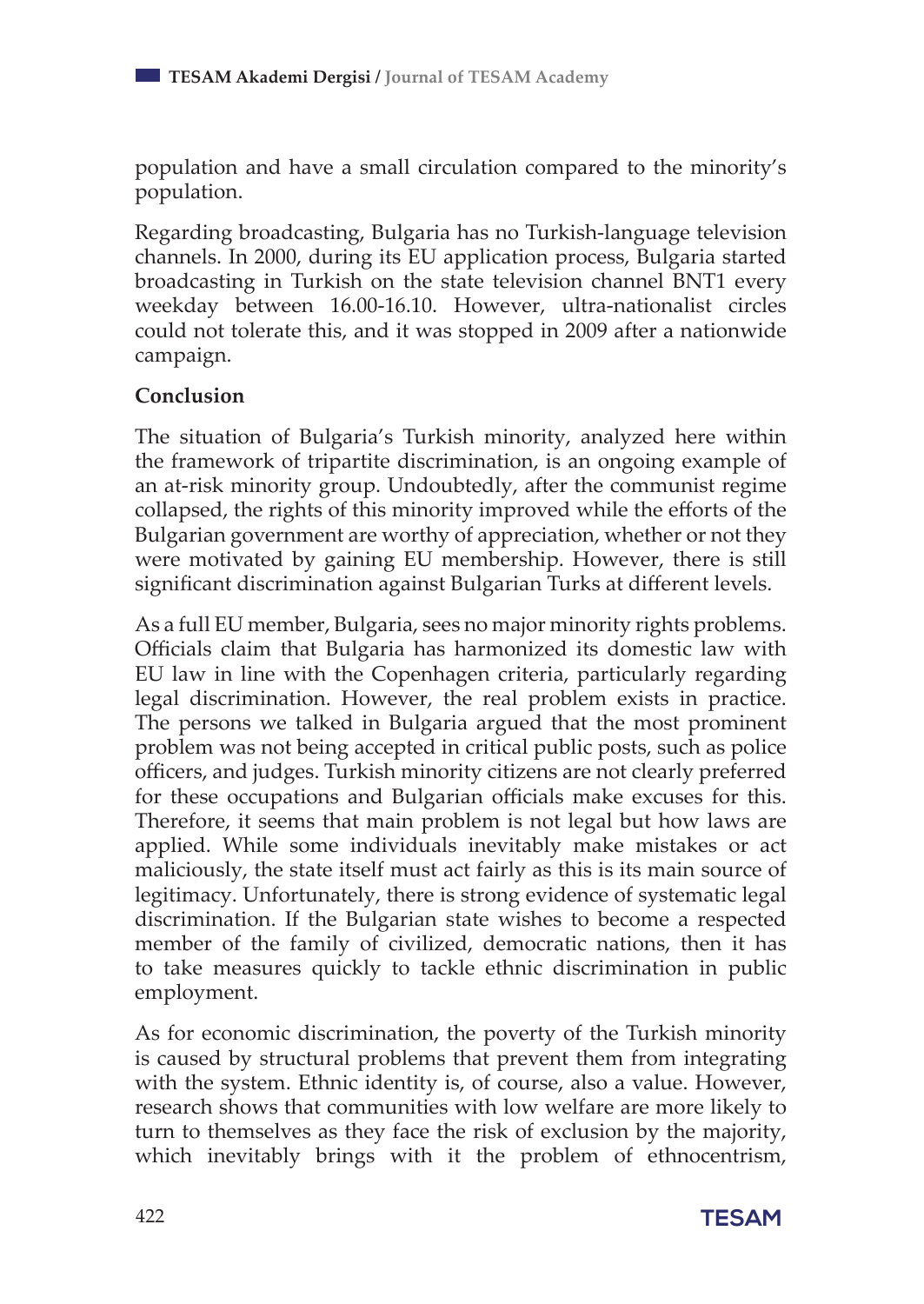namely intra-group favoritism and external (Burton, 1990; Öğretir and Özçelik, 2008). Within the same logic, as welfare improves, intercommunal relations and harmony develop, tolerance increases, and the integration of minority groups into the system also increases (Horowitz, 1985). Therefore, Bulgaria's investment policies should focus on its poorer populations with dense Turkish communities. If the Bulgarian authorities try to improve the economic conditions of its Turkish minority, it will enable greater social cohesion and peace.

Cultural discrimination, as mentioned above, often refers to widespread social practices that are not as obvious as legal and economic discrimination, but involve implicit structural violence (Galtung, 1990). This is a serious problem that creates significant psychological barriers between ethnic groups, thereby preventing them from living in harmony. Moreover, its penetration into popular culture and its manifestation in the form of common social practices can make it difficult to understand and address the problem. However, as long as cultural discrimination continues, it is not possible to talk about complete peace in society. Peace is not just the absence of physical violence. A positive sense of peace entails that people live in harmony and cooperation, view each other and act accordingly (Fitz-Gibbon, 2010). Conversely, the spread of aggressive, revisionist tendencies against dominant groups or the system by minorities subjected to serious cultural discrimination is also frequently encountered. However, a series of steps are possible to combat cultural discrimination and consolidate inter-communal harmony, such as problem-solving meetings, intercommunal diplomacy events, community festivals (Yılmaz, Interactive Problem Solving in Intercommunal Conflicts, 2005).

All these types of discriminations appear to be, at least to a certain degree, violations of the UN Charter that highlights respect for human rights and of the fundamental freedoms for all. Those attitudes and prejudices are also the violation of the principles progressed in the Universal Declaration of Human Rights and the rights expressed at the International Convention on the Elimination of All Forms of Racial Discrimination (ICERD); International Covenant on Civil and Political Rights; the ILO Discrimination (Employment and Occupation) Convention, 1958 (No. 111) and International Standards and Guidance for Implementation, OHCHR, 2010.

In conclusion, despite the positive steps taken in Bulgaria in the post-communist period, its Turkish minority remains risk and

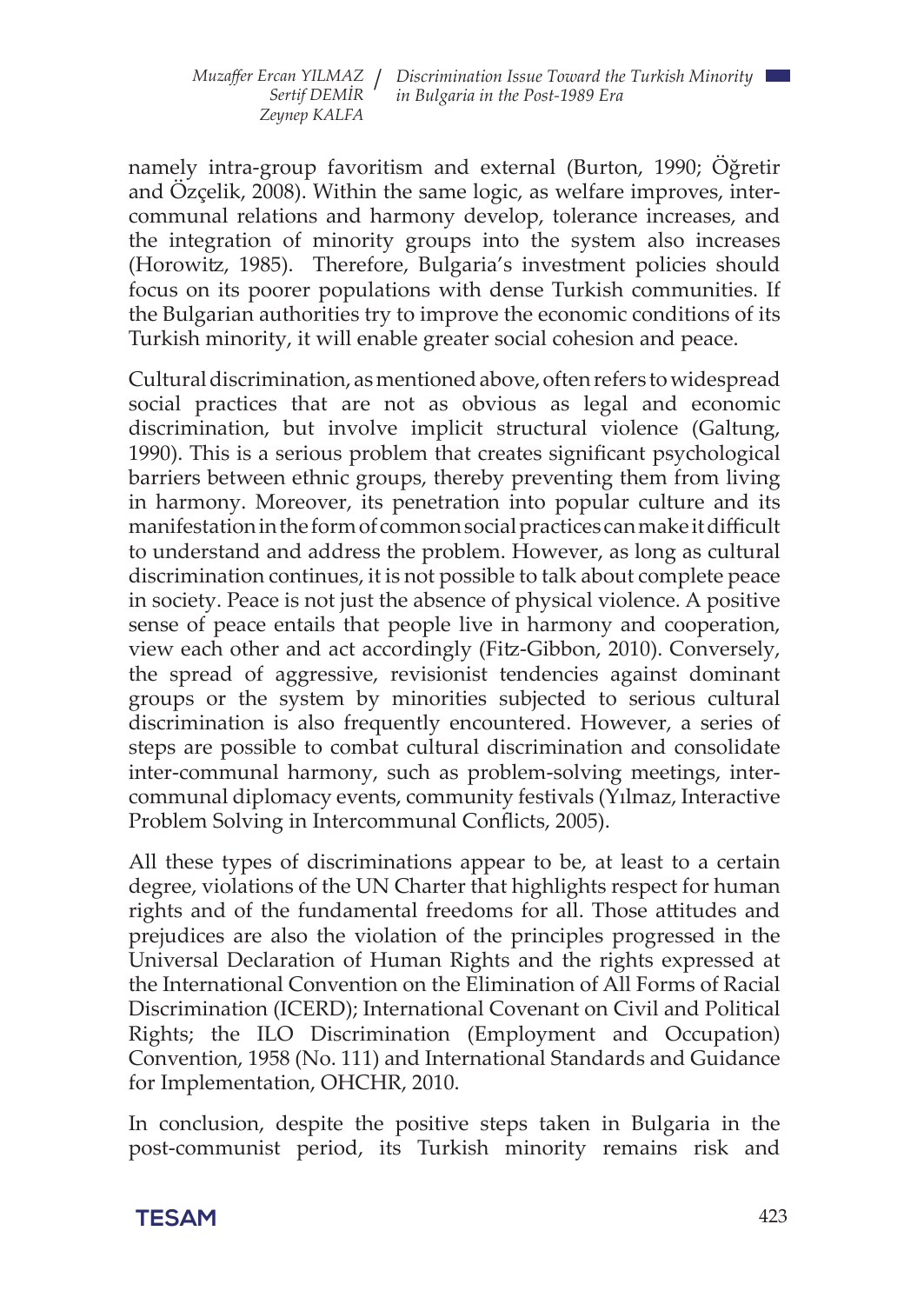continues to be exposed to various levels of legal, economic, and cultural discrimination. This is a serious contradiction for Bulgaria, having joined the EU since it requires clear implementation of nondiscrimination against minorities. Bulgaria must definitely obey EU rules while Bulgarian officials should take more effective steps to eliminate discrimination and show an awareness of being a nation with differences in accordance with the requirements of the 21st century, rather than perceiving differences as a threat.

#### **References**

Alp, İ. (1990). *Belge ve fotoğraflarla Bulgar mezalimi (1878-1989)*. Ankara: Trakya Üniversitesi Yayınları.

Atasoy, E. (2011). *Bizden olan ötekiler: Asimilasyon kıskacındaki Bulgaristan Türkleri*. Bursa: MKM Yayıncılık.

Bal-Göç (2020). *Bulgaristan azınlık raporu.*

Burton, J. (1990). *Conflict: Human needs theory.* New York: St. Martin's Press.

Cote, J. E. (2006). Acculturation and identity: The Role of individualization theory. *Human Development* (49).

Craig, R. (2005). *Systematic discrimination in employmment and the promotion of ethnic equality.* Oslo: University of Oslo.

Crampton, R. J. (2007). *Bulgaristan tarihi* (Nuray Ekici, Çev. ). Bursa: Jeopolitika Yayınları.

Demirtaş Coşkun, B. (2001). *Bulgaristan'la yeni dönem: Soğuk Savaş sonrası Ankara-Sofya* İlişkileri*.* Ankara: ASAM Yayınları.

Fenton, S. (2003). *Ethnicity*. Molden, MA: Blackwell.

Fenton, S. and Bradley, H. (2002). *Ethnicity and economy: Race and class revisited.* New York: Palgrave Macmillan.

Fitz-Gibbon, A. (2010). *Positive peace.* Amsterdam, Netherland*s*: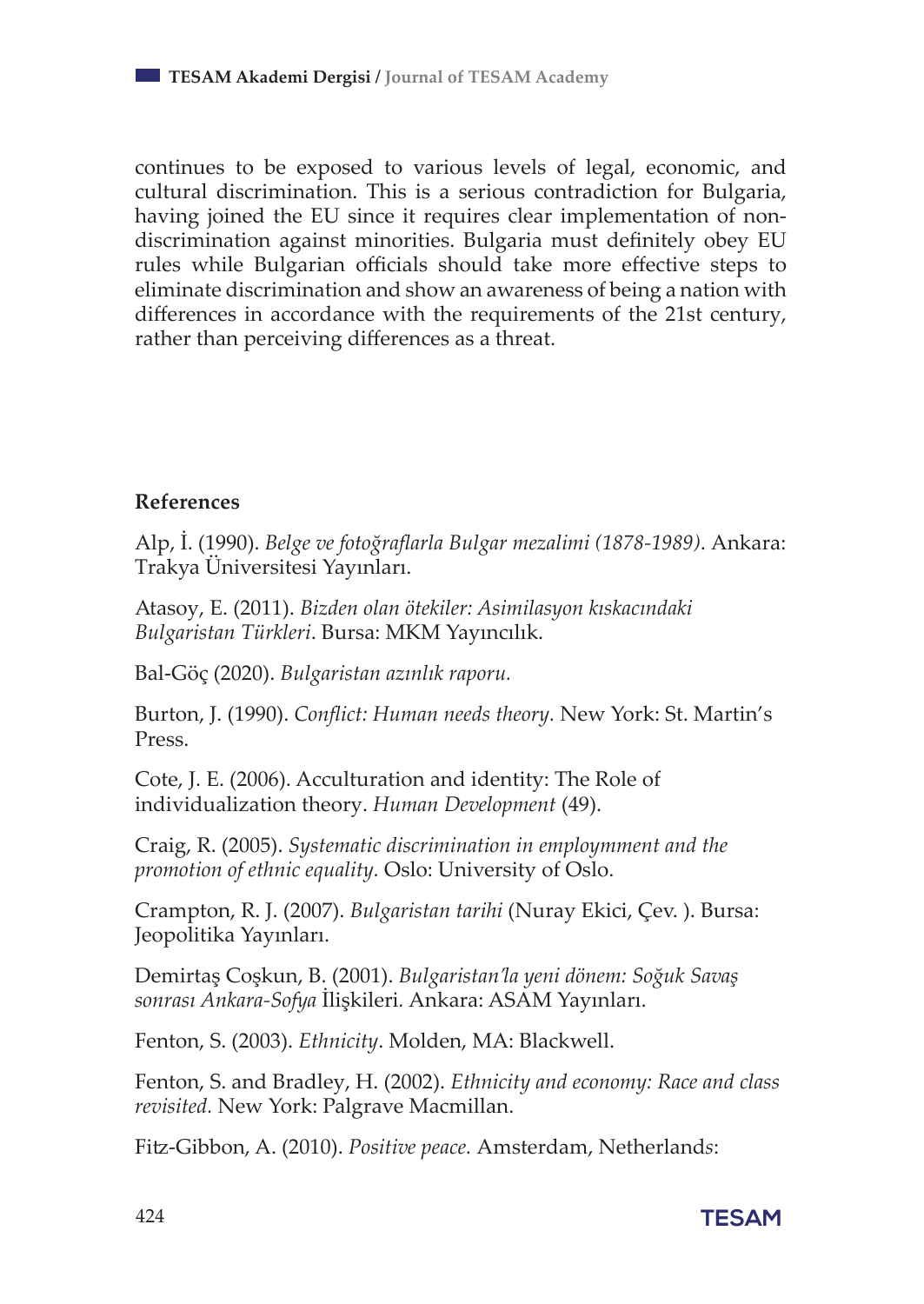Rodopi Publisher.

Galtung, J. (1990). Cultural violence*. Journal of Peace Research*, *27*(3).

Guidance Note of the Seceratary (2014). *General on racial discrimination and protection of minorities.* Guidance Note of the Seceratary.

Horowitz, D. L. (1985). *Ethnic groups in conflicts.* Berkeley: University of California Press.

Jenkins, R. (2004). *Social identity*. London and New York: Routledge.

Kafesoğlu, İ. (1985). *Bulgarların kökeni.* Ankara: Türk Kültürünü Araştırma Enstitüsü.

Karatay, O. (2018). *Bulgarlar: Yitik bir Türk kavmi.* İstanbul: Ötüken Neşriyat.

Karpat, K. H. (2004). *Balkanlar'da Osmanlı mirası ve ulusçuluk.* Ankara: İmge Yayınları.

Kitle, M. E. and Whitley, B. E. (2010). *The psychology of prejudice and discrimination*. Wadsworth: Cengage Learning.

Koçak, R. D. (2020). Leadership without hierarchy and authority: lateral leadership. *International Journal of Social Inquiry*. (2), 657-680.

Kut, Ş. (2005). *Balkanlarda kimlik ve egemenlik*. İstanbul: İstanbul Bilgi Üniversitesi Yayınları.

Lütem, Ö. E. (2000). *Türk-Bulgar* ilişkileri: *1983-1989.* Ankara: ASAM Yayınları.

Olli, E. and Olsen, K. B. (2005). *Towards common measures for discrimination: Recommendations for improving the measurement of discrimination.* Oslo. Copenhagen: Danish Institute of Human Rights.

Oudhof, K. (2007). *Ethnic minorities, discrimination and Well-Being in the ESS*. Statistics, Netherlands.

Öğretir, A. and Özçelik, S. (2008). The study of ethnocentrism, stereotype and prejudice: Psycho-analytical and psycho-dynamic theories. *Journal Of Qafqaz University*. (24), 236-244.

Özçelik, S. (2016). The triangular conflict of Russia, Ukraine, and the Crimean Tatars: Analysis of the 2014 Crimean Occupation and

## **TESAM** 425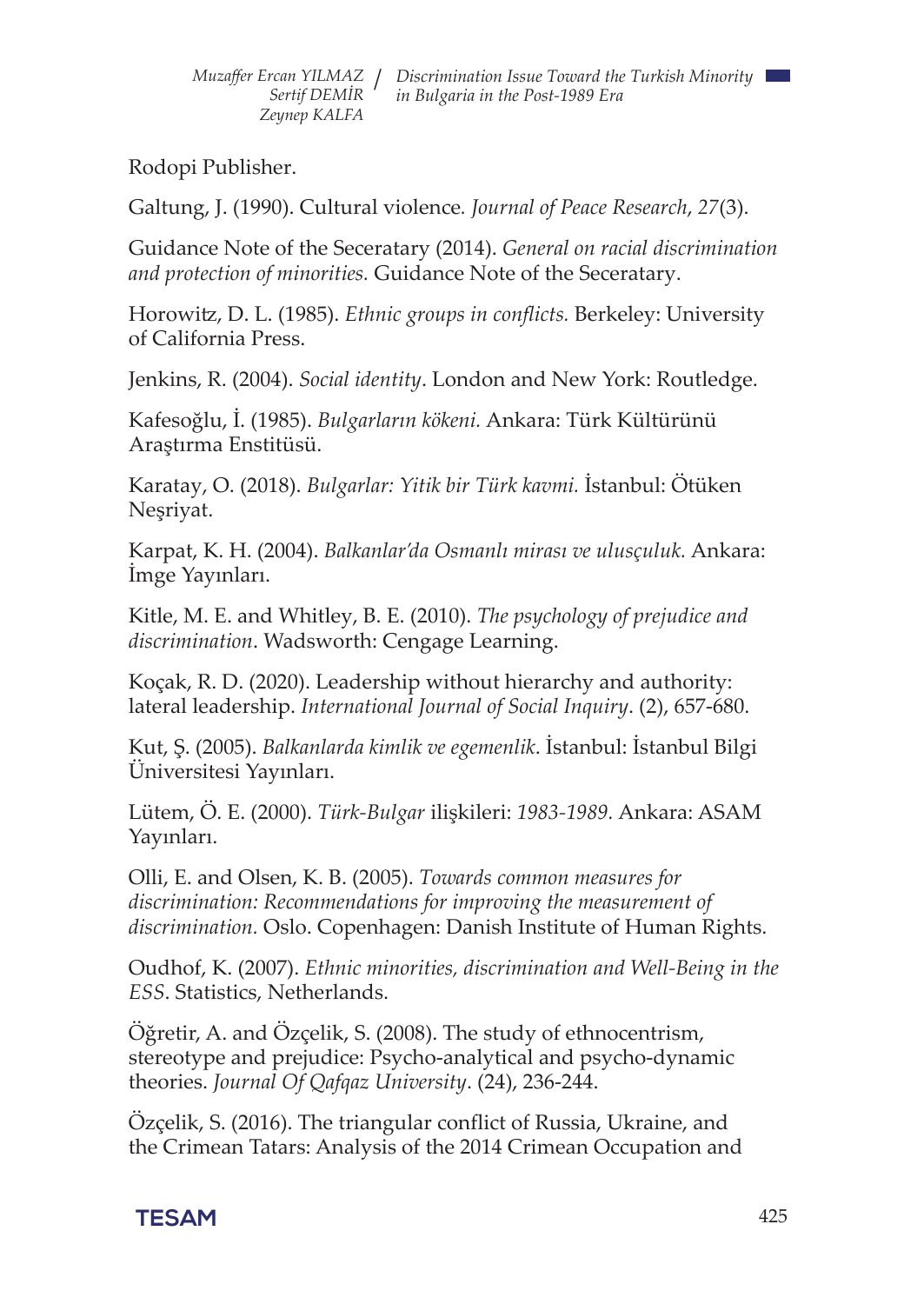Annexation. *Turkey's foreign policy and security perspectives in 21st century: Prospects and challenges*. (Ed.) Sertif Demir. Boca Raton, FL: Universal Publisher.

Özçelik, S. (2016). The Analysis of the Crimean Tatars since 2014 Crimean Hybrid Conflict. *Centre For European Studies Working Papers (Ceswp)*. *12*(1), 42-46.

Özlem, K. (2019). *Türkiye-Bulgaristan* ilişkileri *ve Türk Azınlık*. Bursa: Dora.

Pazarcı, H. (2018). *Uluslarası Hukuk.* Ankara: Turhan.

Petricusic, A. (2005). The rights of minorities in international Laws: Tracing developments in normative arrangements of international organizations. *Croatian International Relations Review*. *38-39* (6).

Phinney, J. S. and Ong, A. D. (2007). Conceptualization and measurement of ethnic identity: Current status and future direction. *Journal of Counceling Psychology*. (54), 271-281.

Rayner, E. (2005). *Human development: An introduction to the psychodynamics of growth, maturity and ageing.* New York: Routledge.

Sönmezoğlu, F. (2006). *Türk dış politikası.* İstanbul: Der yayınları.

Sigler, J. A. (1983). *Minority rights. A comparative analysis.* London, England: Greenwood Press.

United Nations Human Rights Office of Head Commissioner (2010). *minority rights: International standartds and guidance of implementation.* New York: UN Publications.

Yılmaz, M. E. (2005). Interactive problem solving in intercommunal conflicts. *Peace Reviwew: A Journal of social Justice*. 17 (4): 445-457.

Yılmaz, M. E. (2007). *Etnik çatışmalar.* Ankara: Nobel.

#### **Interviews**

Alev, Mehmet. Personal Interview, 30 July 2019, Filibe, Bulgaria.

Balıkçı, Emel. Personal Interview, 30 July 2019, Filibe, Bulgaria.

Eminefendi Basri. Personal Interview, 25 July 2019. Haskovo, Bulgaria.